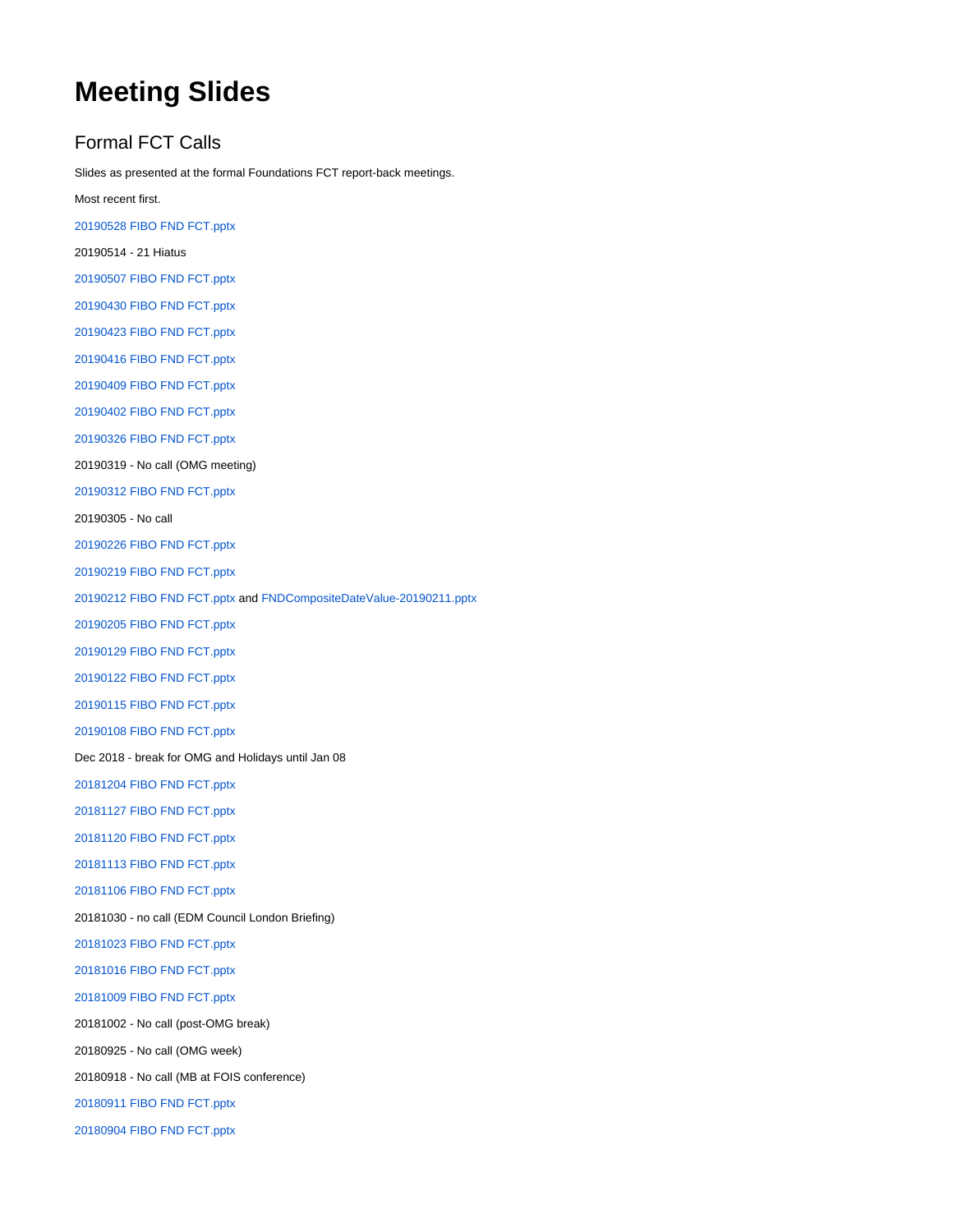August 2018 - recess during FIBO v2 submission process [20180731 FIBO FND FCT.pptx](https://wiki.edmcouncil.org/download/attachments/24248799/20180731%20FIBO%20FND%20FCT.pptx?version=1&modificationDate=1533133095000&api=v2) 20180724 - no call (MB holiday) [20180717 FIBO FND FCT.pptx](https://wiki.edmcouncil.org/download/attachments/24248712/20180717%20FIBO%20FND%20FCT.pptx?version=1&modificationDate=1531858925000&api=v2) 20170710 - call postponed (insufficient attendees) [20180703 FIBO FND FCT.pptx](https://wiki.edmcouncil.org/download/attachments/24248619/20180703%20FIBO%20FND%20FCT.pptx?version=1&modificationDate=1530652255000&api=v2) 20180626 - no call (post-OMG hiatus) 20180619 - no call (OMG week) [20180612 FIBO FND FCT.pptx](https://wiki.edmcouncil.org/download/attachments/24248541/20180612%20FIBO%20FND%20FCT.pptx?version=1&modificationDate=1528835625000&api=v2) [20180605 FIBO FND FCT.pptx](https://wiki.edmcouncil.org/download/attachments/24248478/20180605%20FIBO%20FND%20FCT.pptx?version=1&modificationDate=1528231822000&api=v2) [20180529 FIBO FND FCT.pptx](https://wiki.edmcouncil.org/download/attachments/24248428/20180529%20FIBO%20FND%20FCT.pptx?version=1&modificationDate=1527790124000&api=v2) 20180522 - no call (NoMagic World) [20180515 FIBO FND FCT.pptx](https://wiki.edmcouncil.org/download/attachments/24248350/20180515%20FIBO%20FND%20FCT.pptx?version=1&modificationDate=1526414812000&api=v2) 20180508 - no call (dentistry mishap) 20180501 - no call (Ontology Summit) 20180424 - no call (EDW - FIBO) [20180417 FIBO FND FCT.pptx](https://wiki.edmcouncil.org/download/attachments/20874008/20180417%20FIBO%20FND%20FCT.pptx?version=1&modificationDate=1524066458000&api=v2) [20180410 FIBO FND FCT.pptx](https://wiki.edmcouncil.org/download/attachments/20873946/20180410%20FIBO%20FND%20FCT.pptx?version=1&modificationDate=1523391371000&api=v2) [20180403 FIBO FND FCT.pptx](https://wiki.edmcouncil.org/download/attachments/20873921/20180403%20FIBO%20FND%20FCT.pptx?version=1&modificationDate=1522789682000&api=v2) 20180327 - no call (post-OMG hiatus) 20180320 - no call (OMG week) [20180313 FIBO FND FCT.pptx](https://wiki.edmcouncil.org/download/attachments/20873812/20180313%20FIBO%20FND%20FCT.pptx?version=1&modificationDate=1520976285000&api=v2) [20180306 FIBO FND FCT.pptx](https://wiki.edmcouncil.org/download/attachments/20873725/20180306%20FIBO%20FND%20FCT.pptx?version=1&modificationDate=1520458995000&api=v2) 20180227 - no call [20180220 FIBO FND FCT.pptx](https://wiki.edmcouncil.org/download/attachments/20873482/20180220%20FIBO%20FND%20FCT.pptx?version=1&modificationDate=1519353354000&api=v2) [20180213 FIBO FND FCT.pptx](https://wiki.edmcouncil.org/download/attachments/18907562/20180213%20FIBO%20FND%20FCT.pptx?version=1&modificationDate=1518714239000&api=v2) [20180206 FIBO FND FCT.pptx](https://wiki.edmcouncil.org/download/attachments/18907492/20180206%20FIBO%20FND%20FCT.pptx?version=1&modificationDate=1518046943000&api=v2) [20180130 FIBO FND FCT.pptx](https://wiki.edmcouncil.org/download/attachments/18907423/20180130%20FIBO%20FND%20FCT.pptx?version=1&modificationDate=1517410985000&api=v2) [20180123 FIBO FND FCT.pptx](https://wiki.edmcouncil.org/download/attachments/18907311/20180123%20FIBO%20FND%20FCT.pptx?version=1&modificationDate=1516740946000&api=v2) [20180116 FIBO FND FCT.pptx](https://wiki.edmcouncil.org/download/attachments/18907318/20180116%20FIBO%20FND%20FCT.pptx?version=1&modificationDate=1516741367000&api=v2) [20180109 FIBO FND FCT.pptx](https://wiki.edmcouncil.org/download/attachments/18907166/20180109%20FIBO%20FND%20FCT.pptx?version=1&modificationDate=1515534169000&api=v2) [20171128 FIBO FND FCT.pptx](https://wiki.edmcouncil.org/download/attachments/15696509/20171128%20FIBO%20FND%20FCT.pptx?version=1&modificationDate=1511976186000&api=v2) 29171121 was a working meeting on the Values ontology, so there were no slides. [20171114 FIBO FND FCT.pptx](https://wiki.edmcouncil.org/download/attachments/15696341/20171114%20FIBO%20FND%20FCT.pptx?version=2&modificationDate=1510695944000&api=v2) [20171107 FIBO FND FCT.pptx](https://wiki.edmcouncil.org/download/attachments/15696278/20171107%20FIBO%20FND%20FCT.pptx?version=1&modificationDate=1510090025000&api=v2) [20171031 FIBO FND FCT.pptx](https://wiki.edmcouncil.org/download/attachments/15696188/20171031%20FIBO%20FND%20FCT.pptx?version=1&modificationDate=1509480364000&api=v2) [20171024 FIBO FND FCT.pptx](https://wiki.edmcouncil.org/download/attachments/15696074/20171024%20FIBO%20FND%20FCT.pptx?version=1&modificationDate=1508948354000&api=v2) [20171017 FIBO FND FCT.pptx](https://wiki.edmcouncil.org/download/attachments/15696026/20171017%20FIBO%20FND%20FCT.pptx?version=1&modificationDate=1508948455000&api=v2) [20171010 FIBO FND FCT.pptx](https://wiki.edmcouncil.org/download/attachments/15695918/20171010%20FIBO%20FND%20FCT.pptx?version=1&modificationDate=1507832903000&api=v2) [20170822 FIBO FND FCT.pptx](https://wiki.edmcouncil.org/download/attachments/9016824/20170822%20FIBO%20FND%20FCT.pptx?version=1&modificationDate=1503436033000&api=v2)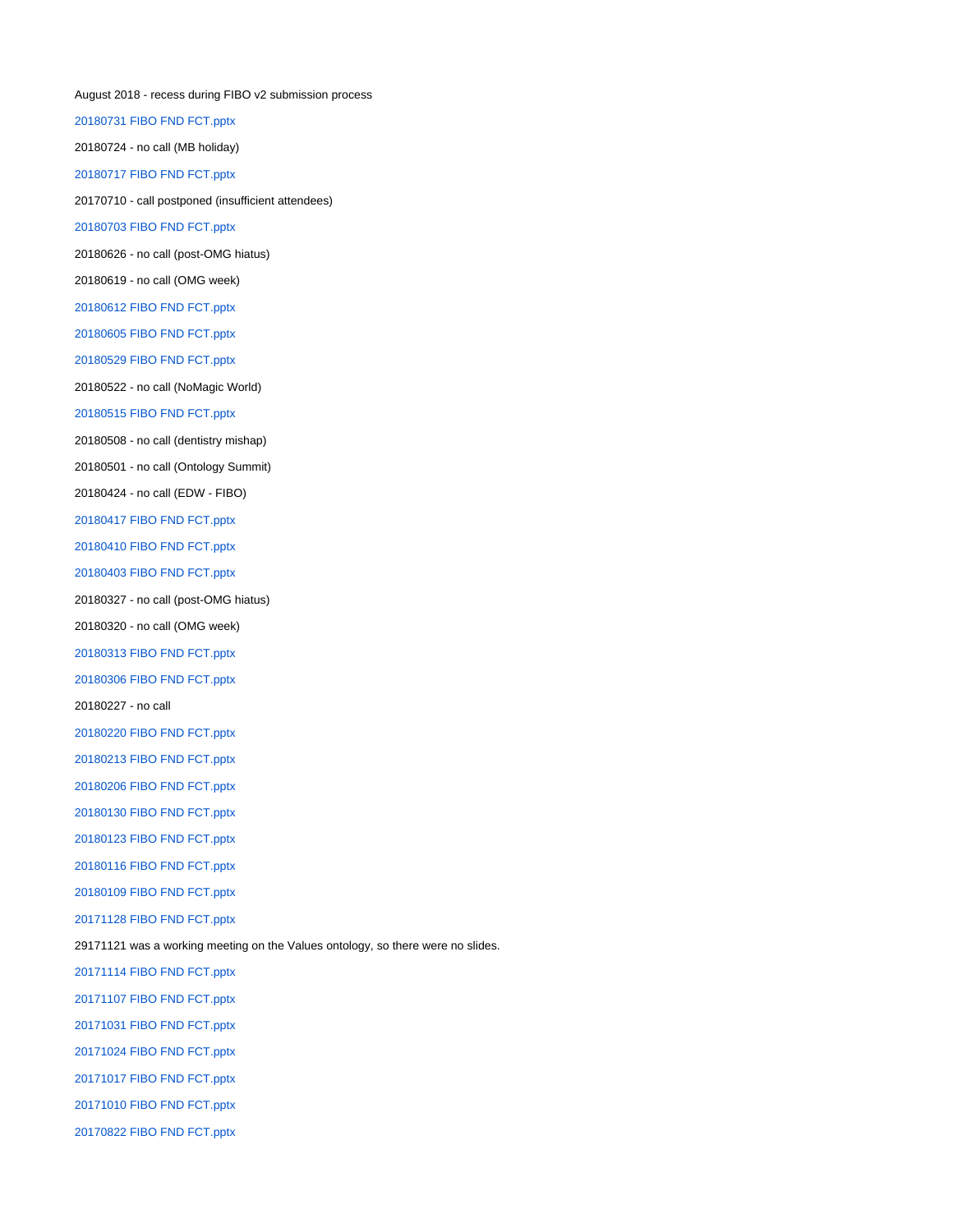[20170815 FIBO FND FCT.pptx](https://wiki.edmcouncil.org/download/attachments/9016760/20170815%20FIBO%20FND%20FCT.pptx?version=1&modificationDate=1502921714000&api=v2) [20170801 FIBO FND FCT.pptx](https://wiki.edmcouncil.org/download/attachments/9016640/20170801%20FIBO%20FND%20FCT.pptx?version=1&modificationDate=1501620126000&api=v2) [20170725 FIBO FND FCT.pptx](https://wiki.edmcouncil.org/download/attachments/9016576/20170725%20FIBO%20FND%20FCT.pptx?version=1&modificationDate=1501014196000&api=v2) Here we took a break for the Q2 release of spec.edmcouncil.org [20170425 FIBO FND FCT.pptx](https://wiki.edmcouncil.org/download/attachments/9014285/20170425%20FIBO%20FND%20FCT.pptx?version=1&modificationDate=1493151573000&api=v2) [20170418 FIBO FND FCT.pptx](https://wiki.edmcouncil.org/download/attachments/9014088/20170418%20FIBO%20FND%20FCT.pptx?version=1&modificationDate=1492965797000&api=v2) [20170411 FIBO FND FCT.pptx](https://wiki.edmcouncil.org/download/attachments/9013976/20170411%20FIBO%20FND%20FCT.pptx?version=1&modificationDate=1492008907000&api=v2) [20170314 FIBO FND FCT.pptx](https://wiki.edmcouncil.org/download/attachments/2556481/20170314%20FIBO%20FND%20FCT.pptx?version=1&modificationDate=1492009051000&api=v2)

#### Haitius for Master FIBO completion

[20161025 FIBO FND FCT.pptx](https://wiki.edmcouncil.org/download/attachments/6362403/20161025%20FIBO%20FND%20FCT.pptx?version=1&modificationDate=1477428631000&api=v2) [20161018 FIBO FND FCTb.pptx](https://wiki.edmcouncil.org/download/attachments/6362208/20161018%20FIBO%20FND%20FCTb.pptx?version=1&modificationDate=1476841214000&api=v2) [20161011 FIBO FND FCT.pptx](https://wiki.edmcouncil.org/download/attachments/6361594/20161011%20FIBO%20FND%20FCT.pptx?version=1&modificationDate=1476217178000&api=v2) [20160927 FIBO FND FCT.pptx](https://wiki.edmcouncil.org/download/attachments/6360530/20160927%20FIBO%20FND%20FCT.pptx?version=1&modificationDate=1475012167000&api=v2)

#### Summer Break

[20160510 FIBO FND FCT.pptx](https://wiki.edmcouncil.org/download/attachments/6358105/20160510%20FIBO%20FND%20FCT.pptx?version=1&modificationDate=1462913633000&api=v2) [20160503 FIBO FND FCT.pptx](https://wiki.edmcouncil.org/download/attachments/6357962/20160503%20FIBO%20FND%20FCT.pptx?version=1&modificationDate=1462306432000&api=v2) [20160412 FIBO FND FCT.pptx](https://wiki.edmcouncil.org/download/attachments/6357629/20160412%20FIBO%20FND%20FCT.pptx?version=1&modificationDate=1460557518000&api=v2) [20160405 FIBO FND FCT.pptx](https://wiki.edmcouncil.org/download/attachments/6357504/20160405%20FIBO%20FND%20FCT.pptx?version=1&modificationDate=1459970922000&api=v2) [20160329 FIBO FND FCT.pptx](https://wiki.edmcouncil.org/download/attachments/6357312/20160329%20FIBO%20FND%20FCT.pptx?version=1&modificationDate=1459282709000&api=v2) [20160301 FIBO FND FCT.pptx](https://wiki.edmcouncil.org/download/attachments/5832825/20160301%20FIBO%20FND%20FCT.pptx?version=1&modificationDate=1456866990000&api=v2) [20160223 FIBO FND FCT.pptx](https://wiki.edmcouncil.org/download/attachments/5832717/20160223%20FIBO%20FND%20FCT.pptx?version=1&modificationDate=1456261587000&api=v2) [20160202 FIBO FND FCT.pptx](https://wiki.edmcouncil.org/download/attachments/4751624/20160202%20FIBO%20FND%20FCT.pptx?version=1&modificationDate=1454462681000&api=v2) [20160126 FIBO FND FCT.pptx](https://wiki.edmcouncil.org/download/attachments/4751463/20160126%20FIBO%20FND%20FCT.pptx?version=1&modificationDate=1453842283000&api=v2) [20160119 FIBO FND FCT.pptx](https://wiki.edmcouncil.org/download/attachments/3574417/20160119%20FIBO%20FND%20FCT.pptx?version=1&modificationDate=1453842442000&api=v2) [20160112 FIBO FND FCT.pptx](https://wiki.edmcouncil.org/download/attachments/3574250/20160112%20FIBO%20FND%20FCT.pptx?version=1&modificationDate=1453842591000&api=v2) [20151215 FIBO FND FCT.pptx](https://wiki.edmcouncil.org/download/attachments/3573549/20151215%20FIBO%20FND%20FCT.pptx?version=1&modificationDate=1450379854000&api=v2) [20151124 FIBO FND FCT.pptx](https://wiki.edmcouncil.org/download/attachments/2556481/20151124%20FIBO%20FND%20FCT.pptx?version=1&modificationDate=1448655885000&api=v2) [20151117 FIBO FND FCT.pptx](https://wiki.edmcouncil.org/download/attachments/3573008/20151117%20FIBO%20FND%20FCT.pptx?version=1&modificationDate=1447798342000&api=v2) [20151110 FIBO FND FCT.pptx](https://wiki.edmcouncil.org/download/attachments/3572655/20151110%20FIBO%20FND%20FCT.pptx?version=1&modificationDate=1447197057000&api=v2) [20151103 FIBO FND FCT.pptx](https://wiki.edmcouncil.org/download/attachments/3572408/20151103%20FIBO%20FND%20FCT.pptx?version=1&modificationDate=1446585133000&api=v2) [20151027 FIBO FND FCT.pptx](https://wiki.edmcouncil.org/download/attachments/3572243/20151027%20FIBO%20FND%20FCT.pptx?version=1&modificationDate=1445974804000&api=v2) [20151020 FIBO FND FCT.pptx](https://wiki.edmcouncil.org/download/attachments/2556481/20151020%20FIBO%20FND%20FCT.pptx?version=1&modificationDate=1445390934000&api=v2) [20151013 FIBO FND FCT.pptx](https://wiki.edmcouncil.org/download/attachments/2556481/20151013%20FIBO%20FND%20FCT.pptx?version=1&modificationDate=1444768635000&api=v2) [20150918 FIBO FND FCT.pptx](https://wiki.edmcouncil.org/download/attachments/2556481/20150918%20FIBO%20FND%20FCT.pptx?version=1&modificationDate=1442607326000&api=v2) [20150911 FIBO FND FCT.pptx](https://wiki.edmcouncil.org/download/attachments/2556481/20150911%20FIBO%20FND%20FCT.pptx?version=1&modificationDate=1442328470000&api=v2) [20150814 FIBO FND FCT.pptx](https://wiki.edmcouncil.org/download/attachments/2556481/20150814%20FIBO%20FND%20FCT.pptx?version=1&modificationDate=1439575753000&api=v2) [20150731 FIBO FND FCT.pptx](https://wiki.edmcouncil.org/download/attachments/2556481/20150731%20FIBO%20FND%20FCT.pptx?version=1&modificationDate=1438369400000&api=v2)